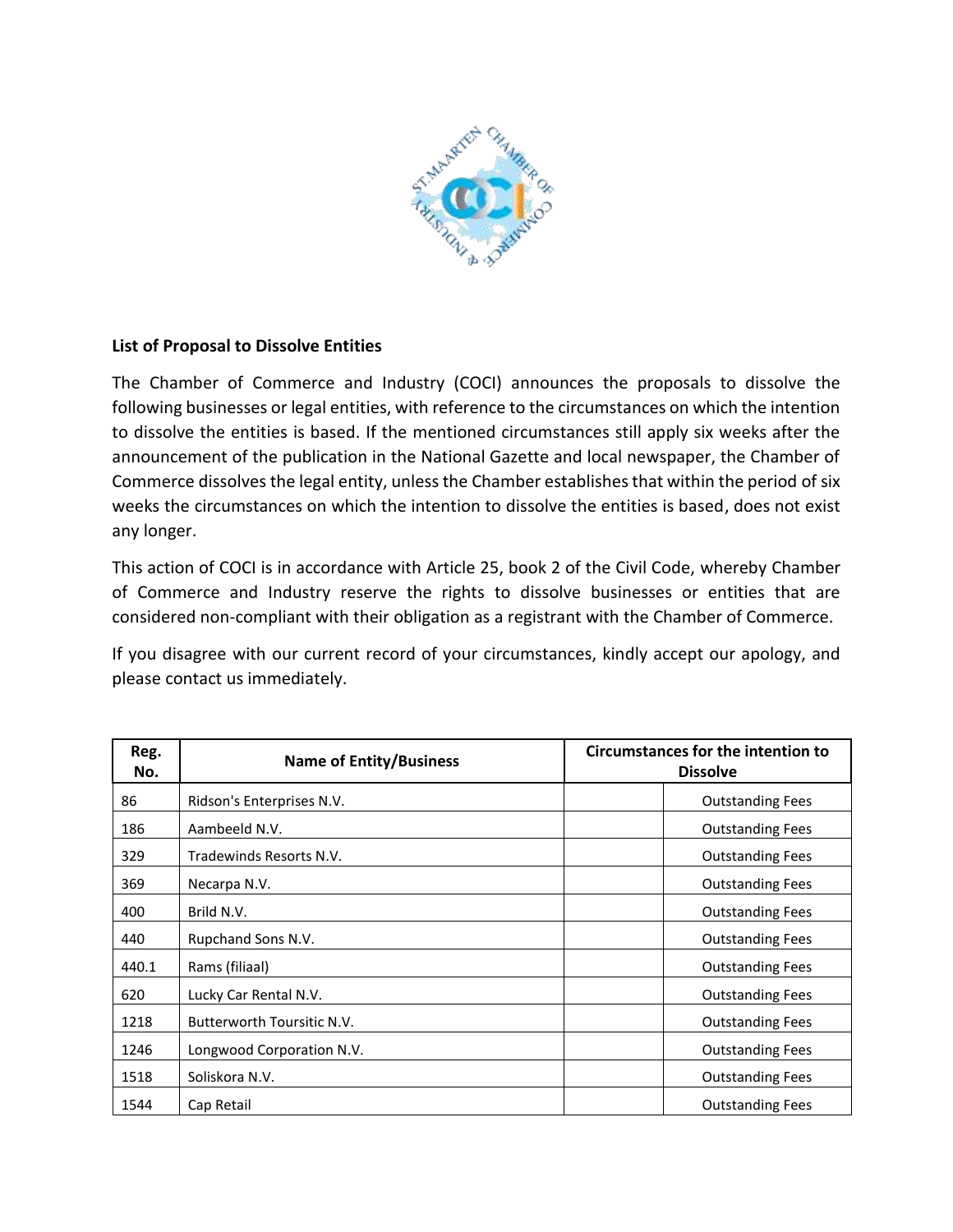| Reg.<br>No. | <b>Name of Entity/Business</b>           |             | <b>Circumstances for the intention to</b><br><b>Dissolve</b> |
|-------------|------------------------------------------|-------------|--------------------------------------------------------------|
| 1588        | Mingo Trading Co. N.V.                   |             | <b>Outstanding Fees</b>                                      |
| 1659        | Esmond's Carpet + Tile Supply + Services |             | <b>Outstanding Fees</b>                                      |
| 1807        | <b>Continental Creations N.V.</b>        |             | <b>Outstanding Fees</b>                                      |
| 2492        | Radio Shack                              |             | <b>Outstanding Fees</b>                                      |
| 2528        | Mexco S.M. N.V.                          |             | <b>Outstanding Fees</b>                                      |
| 2553        | <b>Martin Construction</b>               |             | <b>Outstanding Fees</b>                                      |
| 3112        | Isoama N.V.                              |             | <b>Outstanding Fees</b>                                      |
| 3146        | La Kabala Properties N.V.                |             | <b>Outstanding Fees</b>                                      |
| 3168        | Warwick Hotels N.V.                      |             | <b>Outstanding Fees</b>                                      |
| 3245        | Bay Red Enterprises N.V.                 |             | <b>Outstanding Fees</b>                                      |
| 3392        | Greenwith N.V.                           |             | <b>Outstanding Fees</b>                                      |
| 3397        | Lilly Lissak                             |             | <b>Outstanding Fees</b>                                      |
| 3427        | Sonaber                                  |             | <b>Outstanding Fees</b>                                      |
| 3430        | Lalchand Enterprises N.V.                |             | <b>Outstanding Fees</b>                                      |
| 3484        | Elec Services N.V.                       |             | <b>Outstanding Fees</b>                                      |
| 3485        | Blue Bamboo N.V.                         |             | <b>Outstanding Fees</b>                                      |
| 3550        | Sembcorp St. Maarten                     |             | <b>Outstanding Fees</b>                                      |
| 3598        | <b>B + B BAR RESTAURANT</b>              |             | <b>Outstanding Fees</b>                                      |
| 3628        | Visionario N.V.                          |             | <b>Outstanding Fees</b>                                      |
| 3647        | Arboles Inc N.V.                         |             | <b>Outstanding Fees</b>                                      |
| 3655        | Corken Enterprises N.V. dba Benetton     |             | <b>Outstanding Fees</b>                                      |
| 3658        | Fashion Rink N.V.                        |             | <b>Outstanding Fees</b>                                      |
| 3659        | Scandic N.V.                             |             | <b>Outstanding Fees</b>                                      |
| 3679        | Trophy House + Ingravement               | No Director | <b>Outstanding Fees</b>                                      |
| 3724        | Marisco N.V.                             |             | <b>Outstanding Fees</b>                                      |
| 3733        | Omalfa Corporation N.V.                  |             | <b>Outstanding Fees</b>                                      |
| 3748        | Chatona N.V.                             |             | <b>Outstanding Fees</b>                                      |
| 3760        | Kishnasons N.V.                          |             | <b>Outstanding Fees</b>                                      |
| 3784        | Marsole N.V.                             |             | <b>Outstanding Fees</b>                                      |
| 3787        | Kis Caribe Company N.V.                  |             | <b>Outstanding Fees</b>                                      |
| 3804        | Tashann Fashions N.V.                    |             | <b>Outstanding Fees</b>                                      |
| 3812        | <b>Intermodel Container Services</b>     |             | <b>Outstanding Fees</b>                                      |
| 3839        | Aquascorp N.V.                           |             | <b>Outstanding Fees</b>                                      |
| 3850        | Service Unlimited                        |             | <b>Outstanding Fees</b>                                      |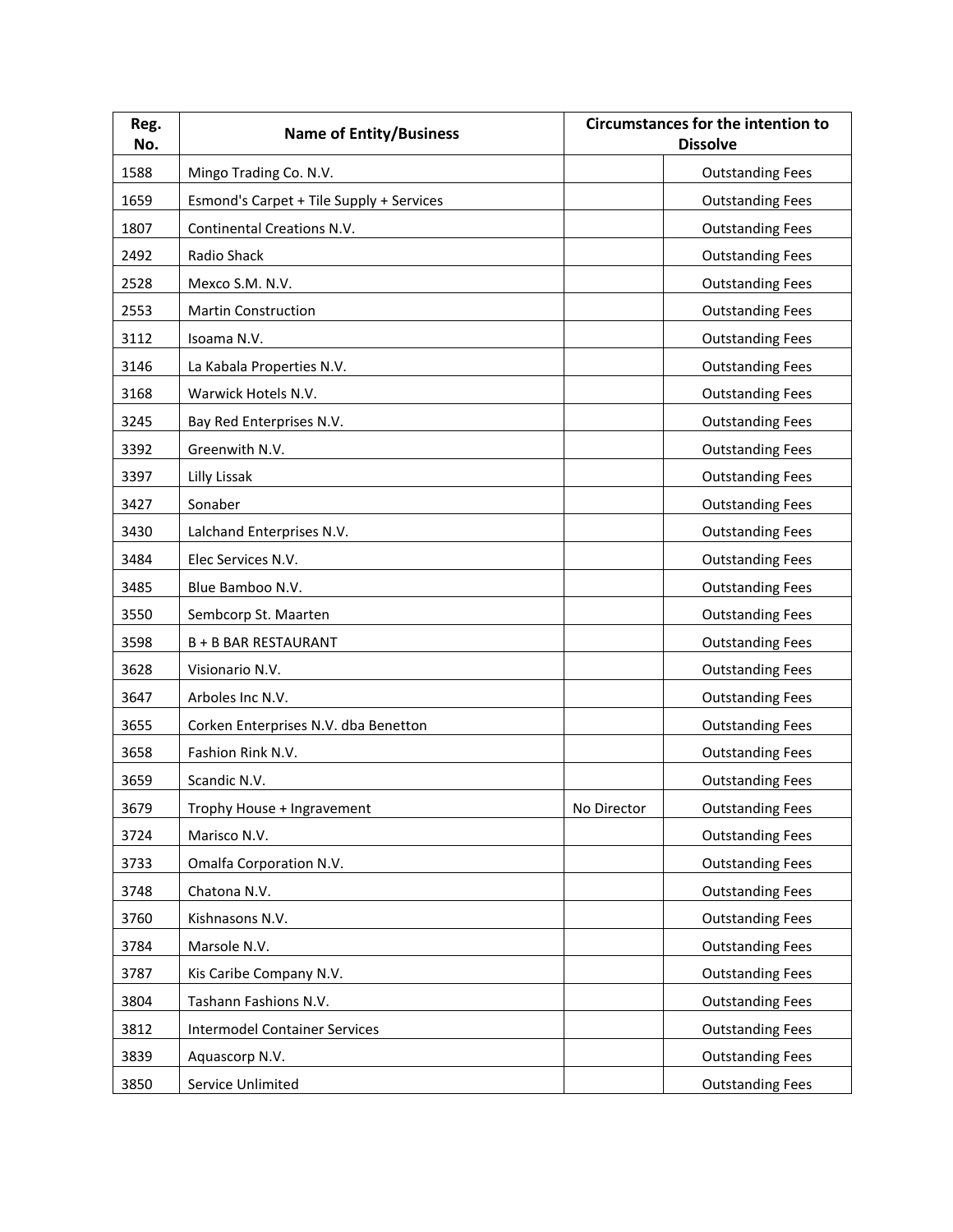| Reg.<br>No. | <b>Name of Entity/Business</b>                       |             | <b>Circumstances for the intention to</b><br><b>Dissolve</b> |
|-------------|------------------------------------------------------|-------------|--------------------------------------------------------------|
| 3852        | Intorcar N.V.                                        | No Director | <b>Outstanding Fees</b>                                      |
| 3861        | Haunts N.V.                                          |             | <b>Outstanding Fees</b>                                      |
| 3878        | NTEC N.V.                                            | No Director | <b>Outstanding Fees</b>                                      |
| 3916        | Unicare N.V.                                         | No Director | <b>Outstanding Fees</b>                                      |
| 3919        | Orroz Real Estate N.V.                               | No Director | <b>Outstanding Fees</b>                                      |
| 3920        | Farhess Seafoods N.V.                                | No Director | <b>Outstanding Fees</b>                                      |
| 3924        | Fureagle Holding N.V.                                | No Director | <b>Outstanding Fees</b>                                      |
| 3960        | Seagram Netherlands Antillies N.V.                   |             | <b>Outstanding Fees</b>                                      |
| 3981        | Spring Plano Corporation                             | No Director | <b>Outstanding Fees</b>                                      |
| 4022        | Sphygmo N.V.                                         |             | <b>Outstanding Fees</b>                                      |
| 4025        | Nymphenburg Holding N.V.                             | No Director | <b>Outstanding Fees</b>                                      |
| 4029        | Cloverleaf Holding N.V.                              | No Director | <b>Outstanding Fees</b>                                      |
| 4030        | Silvermoon Holding N.V.                              | No Director | <b>Outstanding Fees</b>                                      |
| 4037        | Inter-Island Restaurant and Management N.V.          |             | <b>Outstanding Fees</b>                                      |
| 4054        | Vasari International N.V.                            | No Director | <b>Outstanding Fees</b>                                      |
| 4078        | Imexco N.V.                                          |             | <b>Outstanding Fees</b>                                      |
| 4082        | Caribbean Electric Supply N.V.                       |             | <b>Outstanding Fees</b>                                      |
| 4088        | Arteca                                               |             | <b>Outstanding Fees</b>                                      |
| 4094        | Sticky Aloe N.V.                                     |             | <b>Outstanding Fees</b>                                      |
| 4095        | Copyright Ownders Protective Service (C.O.P.S.) N.V. |             | <b>Outstanding Fees</b>                                      |
| 4098        | Maximo Florence International N.V.                   |             | <b>Outstanding Fees</b>                                      |
| 4099        | Cole Bay Lagoon Development N.V.                     |             | <b>Outstanding Fees</b>                                      |
| 4110        | Storrow Drive Corp N.V.                              |             | <b>Outstanding Fees</b>                                      |
| 4131        | <b>Windward Security Group</b>                       |             | <b>Outstanding Fees</b>                                      |
| 4134        | Led Corporation N.V.                                 | No Director | <b>Outstanding Fees</b>                                      |
| 4142        | Fortis Amerika Fonds small caps N.V.                 |             | <b>Outstanding Fees</b>                                      |
| 4149        | Inflight Co-Load N.V.                                |             | <b>Outstanding Fees</b>                                      |
| 4206        | Pebble Stone Inc N.V.                                | No Director | <b>Outstanding Fees</b>                                      |
| 4213        | Sint Maarten Property Management N.V.                |             | <b>Outstanding Fees</b>                                      |
| 4238        | Non-Stop Tavern N.V. D/B/A News Music Café           |             | <b>Outstanding Fees</b>                                      |
| 4242        | Fresh Veg N.V.                                       |             | <b>Outstanding Fees</b>                                      |
| 4245        | Consorcias Paracotos N.V.                            | No Director | <b>Outstanding Fees</b>                                      |
| 4253        | Winward Islands Beverage Corp N.V.                   |             | <b>Outstanding Fees</b>                                      |
| 4270        | Simpsonbay Watersport + Charter Company N.V.         |             | <b>Outstanding Fees</b>                                      |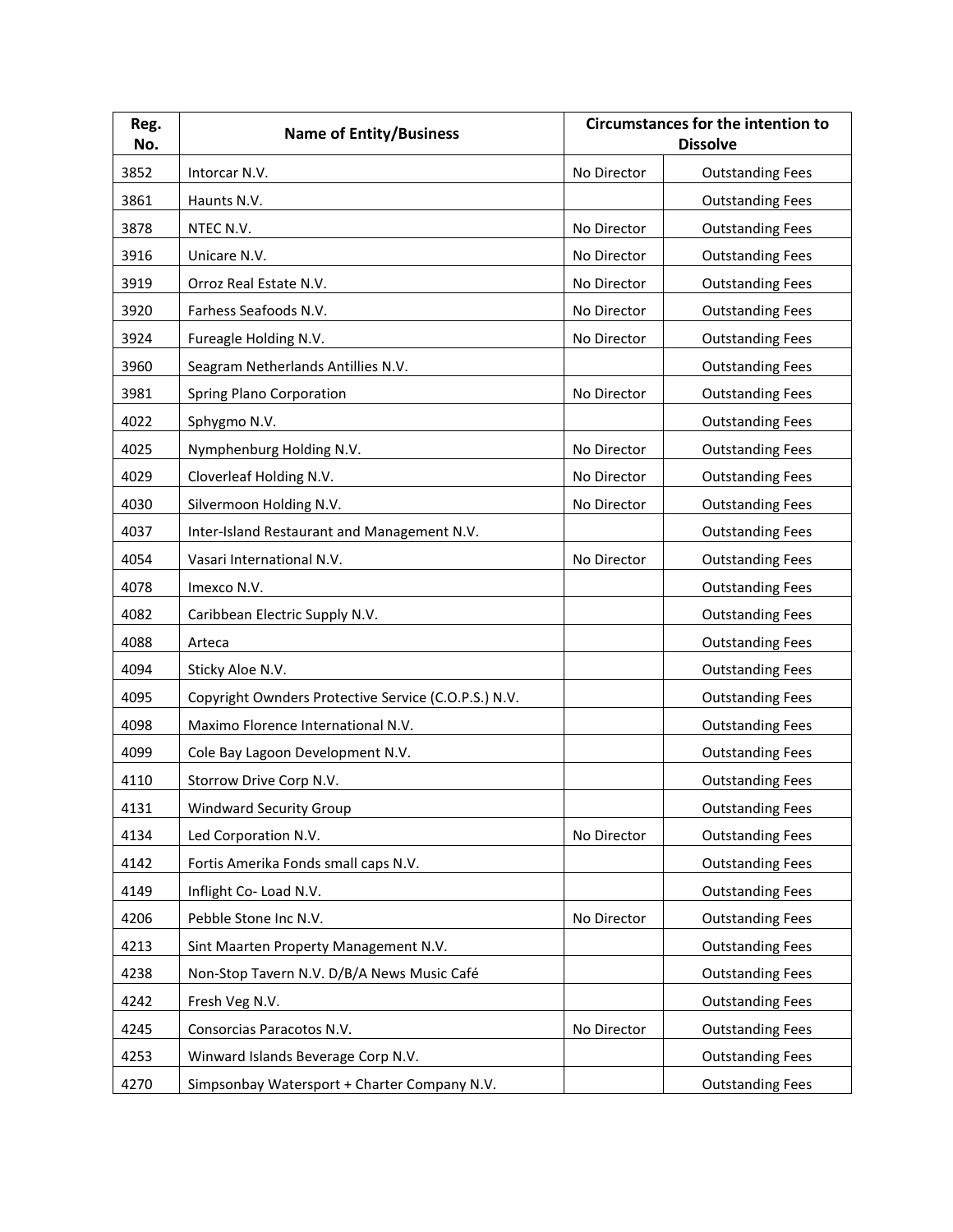| Reg.<br>No. | <b>Name of Entity/Business</b>                     |             | <b>Circumstances for the intention to</b><br><b>Dissolve</b> |
|-------------|----------------------------------------------------|-------------|--------------------------------------------------------------|
| 4303        | Sodeta Holdings                                    |             | <b>Outstanding Fees</b>                                      |
| 4309        | Lubev Hanna Trading Company N.V.                   |             | <b>Outstanding Fees</b>                                      |
| 4321        | Wonder- Chemicals N.V.                             |             | <b>Outstanding Fees</b>                                      |
| 4336        | I.S.A.P. International Self-Adhesive Products N.V. | No Director | <b>Outstanding Fees</b>                                      |
| 4376        | Ultimate Airco-and Refrigeration Services N.V.     |             | <b>Outstanding Fees</b>                                      |
| 4385        | A.J. Plumbing                                      |             | <b>Outstanding Fees</b>                                      |
| 4391        | Caribe Antilles Charles + Investments N.V.         | No Director | <b>Outstanding Fees</b>                                      |
| 4423        | Wildsong N.V.                                      |             | <b>Outstanding Fees</b>                                      |
| 4426        | Sodim-Prof N.V.                                    |             | <b>Outstanding Fees</b>                                      |
| 4427        | Nusza Caribbean Arts N.V.                          |             | <b>Outstanding Fees</b>                                      |
| 4430        | Sint Maarten Grand Car Rental N.V.                 |             | <b>Outstanding Fees</b>                                      |
| 4461        | Liberty Trust Company N.V.                         |             | <b>Outstanding Fees</b>                                      |
| 4462        | Nikama Investments N.V.                            |             | <b>Outstanding Fees</b>                                      |
| 4463        | Corsaca Investment N.V.                            |             | <b>Outstanding Fees</b>                                      |
| 4464        | Sadinne Investments N.V.                           |             | <b>Outstanding Fees</b>                                      |
| 4465        | Dender Interational Investments N.V.               |             | <b>Outstanding Fees</b>                                      |
| 4466        | Panwel N.V.                                        |             | <b>Outstanding Fees</b>                                      |
| 4473        | Bella Blue Italian Gourmet Restaurant N.V.         | No Director | <b>Outstanding Fees</b>                                      |
| 4488        | Midass Construction N.V.                           |             | <b>Outstanding Fees</b>                                      |
| 4496        | Bingoza N.V.                                       |             | <b>Outstanding Fees</b>                                      |
| 4499        | <b>Moore Construction</b>                          |             | <b>Outstanding Fees</b>                                      |
| 4504        | Sofugi Real Estate Holdings N.V.                   |             | <b>Outstanding Fees</b>                                      |
| 4509        | Joberthant N.V.                                    |             | <b>Outstanding Fees</b>                                      |
| 4517        | Euro-Antilliana N.V.                               |             | <b>Outstanding Fees</b>                                      |
| 4525        | Bryant Consulting Services N.V.                    |             | <b>Outstanding Fees</b>                                      |
| 4528        | Sea Chase International (SXM) N.V.                 |             | <b>Outstanding Fees</b>                                      |
| 4534        | <b>Clement Douglas Garage</b>                      | No Director | <b>Outstanding Fees</b>                                      |
| 4538        | Phenoma N.V. dba Rekha's                           |             | <b>Outstanding Fees</b>                                      |
| 4558        | Tania Cofecion                                     |             | <b>Outstanding Fees</b>                                      |
| 4573        | Brttania Shivan N.V.                               |             | <b>Outstanding Fees</b>                                      |
| 4578        | Day Break N.V.                                     |             | <b>Outstanding Fees</b>                                      |
| 4579        | Ice Nut Holdings N.V.                              |             | <b>Outstanding Fees</b>                                      |
| 4581        | <b>Tunyce Holding</b>                              |             | <b>Outstanding Fees</b>                                      |
| 4582        | Shopperite Supermarket N.V.                        |             | <b>Outstanding Fees</b>                                      |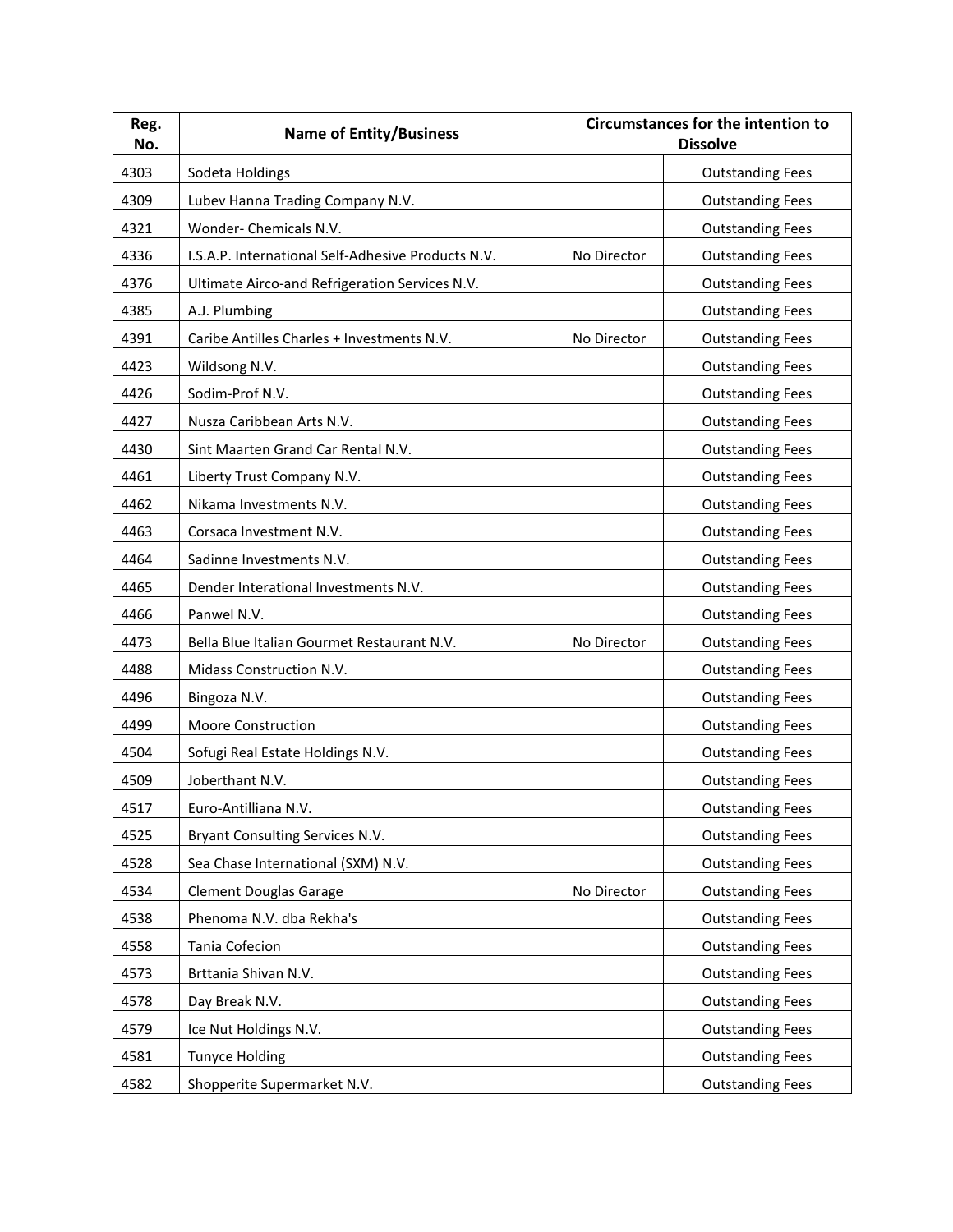| Reg.<br>No. | <b>Name of Entity/Business</b>                   |             | <b>Circumstances for the intention to</b><br><b>Dissolve</b> |
|-------------|--------------------------------------------------|-------------|--------------------------------------------------------------|
| 4586        | Mahoghani                                        |             | <b>Outstanding Fees</b>                                      |
| 4592        | Maxima Construction Company N.V.                 |             | <b>Outstanding Fees</b>                                      |
| 4599        | Donchee's Ice Cream Parlor                       |             | <b>Outstanding Fees</b>                                      |
| 4606        | Cariben International Inc. N.V.                  | No Director | <b>Outstanding Fees</b>                                      |
| 4610        | Highway Grocery N.V. dba Ospaz                   |             | <b>Outstanding Fees</b>                                      |
| 4612        | Liquormasters N.V.                               |             | <b>Outstanding Fees</b>                                      |
| 4637        | Windward Island Geodetic dba Wing Survey N.V.    |             | <b>Outstanding Fees</b>                                      |
| 4640        | <b>Tranquilo Snack and Catering Service</b>      |             | <b>Outstanding Fees</b>                                      |
| 4641        | Cadeco N.V.                                      |             | <b>Outstanding Fees</b>                                      |
| 4649        | Interlac International N.V.                      |             | <b>Outstanding Fees</b>                                      |
| 4650        | The Big Splash Enterprises N.V.                  |             | <b>Outstanding Fees</b>                                      |
| 4681        | Anque Transportation Company N.V.                |             | <b>Outstanding Fees</b>                                      |
| 4688        | Bacaf N.V.                                       |             | <b>Outstanding Fees</b>                                      |
| 4689        | Free Flight N.V.                                 |             | <b>Outstanding Fees</b>                                      |
| 4697        | Enid Corportation N.V.                           |             | <b>Outstanding Fees</b>                                      |
| 4701        | Jodansar Enterprises                             |             | <b>Outstanding Fees</b>                                      |
| 4703        | Setting Development N.V.                         |             | <b>Outstanding Fees</b>                                      |
| 4704        | Party-Fun Bemian N.V.                            |             | <b>Outstanding Fees</b>                                      |
| 4705        | Andre Shoe Repair Shop                           |             | <b>Outstanding Fees</b>                                      |
| 4712        | Vanela Enterprises                               |             | <b>Outstanding Fees</b>                                      |
| 4716        | Silver Island Corporation N.V.                   |             | <b>Outstanding Fees</b>                                      |
| 4719        | Tysma Sint Maarten N.V.                          |             | <b>Outstanding Fees</b>                                      |
| 4729        | Eden Garden Superette                            |             | <b>Outstanding Fees</b>                                      |
| 4733        | Angelo Sint Maarten N.V.                         |             | <b>Outstanding Fees</b>                                      |
| 4736        | Spiral Growth N.V.                               | No Director | <b>Outstanding Fees</b>                                      |
| 4737        | Umco Enterprises N.V. dba Lal's                  |             | <b>Outstanding Fees</b>                                      |
| 4739        | Milbea N.V.                                      |             | <b>Outstanding Fees</b>                                      |
| 4741        | Kermar N.V.                                      |             | <b>Outstanding Fees</b>                                      |
| 4748        | D and D Developers N.V.                          |             | <b>Outstanding Fees</b>                                      |
| 4752        | Maroli N.V.                                      |             | <b>Outstanding Fees</b>                                      |
| 4756        | Vancouver Holding N.V.                           | No Director | <b>Outstanding Fees</b>                                      |
| 4757        | Impala                                           |             | <b>Outstanding Fees</b>                                      |
| 4760        | Sint Maarten Angel Real Estate N.V.              |             | <b>Outstanding Fees</b>                                      |
| 4769        | Baskin Robbins- Ice Cream Shops St. Maarten N.V. |             | <b>Outstanding Fees</b>                                      |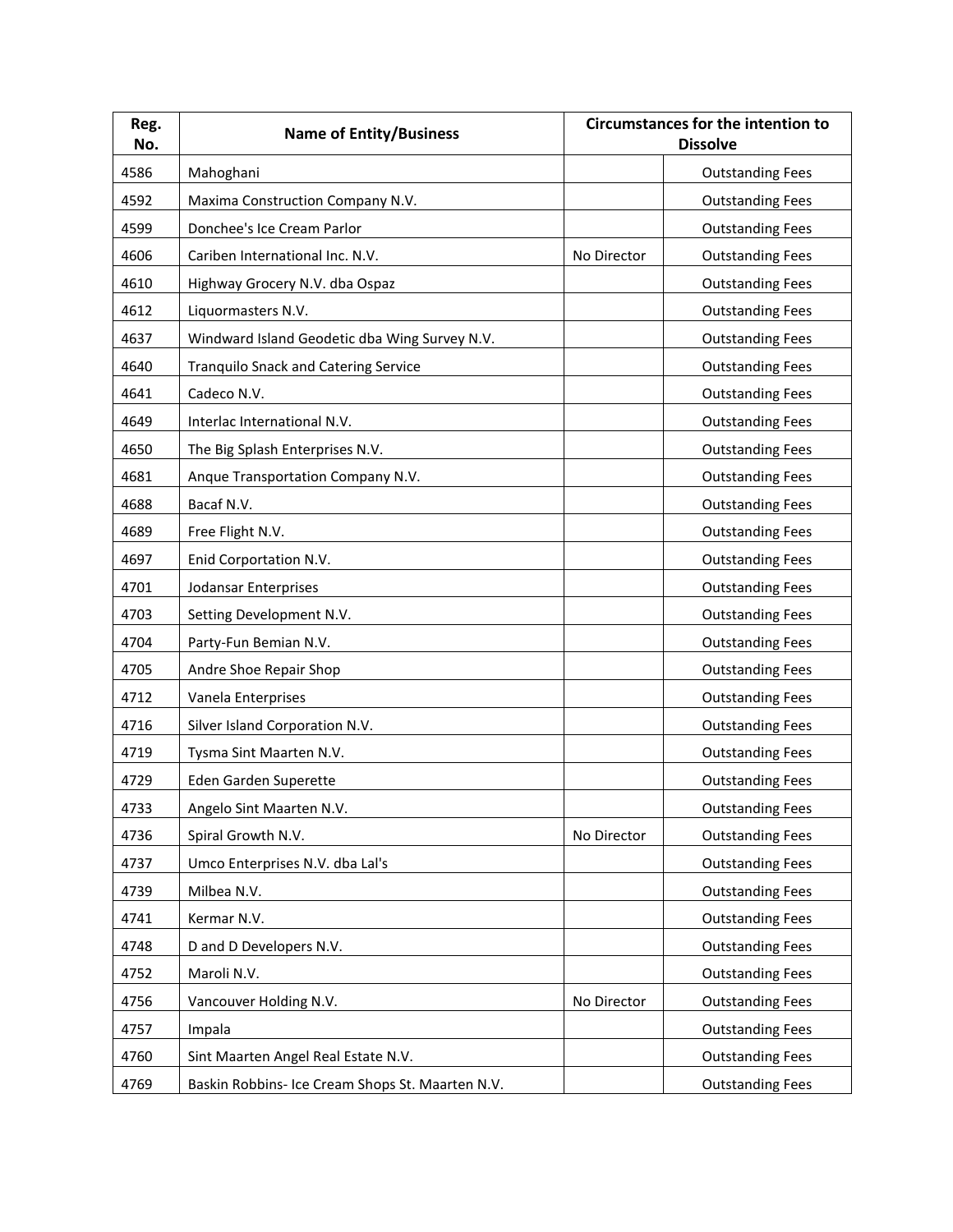| Reg.<br>No. | <b>Name of Entity/Business</b>                            |             | <b>Circumstances for the intention to</b><br><b>Dissolve</b> |
|-------------|-----------------------------------------------------------|-------------|--------------------------------------------------------------|
| 4772        | <b>Caribbean Electronics</b>                              |             | <b>Outstanding Fees</b>                                      |
| 4778        | Sail Sun Yachting + Management N.V.                       |             | <b>Outstanding Fees</b>                                      |
| 4780        | Sint Maarten Fruit + Vegetables Meat Centre N.V.          |             | <b>Outstanding Fees</b>                                      |
| 4782        | Yenny's Fashion                                           |             | <b>Outstanding Fees</b>                                      |
| 4791        | Yandi Shipping Company N.V.                               |             | <b>Outstanding Fees</b>                                      |
| 4793        | Dominion Insurance Company N.V.                           |             | <b>Outstanding Fees</b>                                      |
| 4797        | New World West Indies Bank N.V.                           |             | <b>Outstanding Fees</b>                                      |
| 4803        | Middle Region Housing Estate N.V.                         | No Director | <b>Outstanding Fees</b>                                      |
| 4806        | Mr. Electric                                              |             | <b>Outstanding Fees</b>                                      |
| 4808        | Mr. Fish                                                  |             | <b>Outstanding Fees</b>                                      |
| 4811        | J and K Enterprises N.V.                                  |             | <b>Outstanding Fees</b>                                      |
| 4812        | St. Maarten Marine Management and Consulting N.V.         |             | <b>Outstanding Fees</b>                                      |
| 4818        | Lindy Reurink Real Estate N.V.                            |             | <b>Outstanding Fees</b>                                      |
| 4820        | Dacona N.V.                                               |             | <b>Outstanding Fees</b>                                      |
| 4821        | Oujida Enterprises N.V.                                   |             | <b>Outstanding Fees</b>                                      |
| 4822        | Sint Maarten Horeca Services N.V.                         |             | <b>Outstanding Fees</b>                                      |
| 4824        | Joanne's Unisex                                           |             | <b>Outstanding Fees</b>                                      |
| 4826        | Stafdol N.V.                                              |             | <b>Outstanding Fees</b>                                      |
| 4827        | <b>C&amp;M Arrindell and Sons</b>                         |             | <b>Outstanding Fees</b>                                      |
| 4832        | Friendly Island Drugstore N.V.                            |             | <b>Outstanding Fees</b>                                      |
| 4833        | Dikryllo Structures N.V.                                  |             | <b>Outstanding Fees</b>                                      |
| 4835        | Goza Entertainment Enterprises St. Maarten N.V.           |             | <b>Outstanding Fees</b>                                      |
| 4840        | De Concord Gift Shop                                      |             | <b>Outstanding Fees</b>                                      |
| 4843        | Key-Note Insurance N.V.                                   |             | <b>Outstanding Fees</b>                                      |
| 4845        | Chok N.V.                                                 |             | <b>Outstanding Fees</b>                                      |
| 4850        | Jamconstruction N.V.                                      |             | <b>Outstanding Fees</b>                                      |
| 4852        | Seransun Guarantee Corp (SGC) N.V.                        | No Director | <b>Outstanding Fees</b>                                      |
| 4853        | Shipmair Holdings N.V.                                    |             | <b>Outstanding Fees</b>                                      |
| 4859        | GARAGE ST. MARTIN N.V.                                    |             | <b>Outstanding Fees</b>                                      |
| 4860        | <b>International Marketing and Cosmetic Manufacturing</b> | No Director | <b>Outstanding Fees</b>                                      |
|             |                                                           |             |                                                              |
| 4863        | Hergab Promotions N.V. dba Network Media Services Co.     |             | <b>Outstanding Fees</b>                                      |
| 4870        | Windjammer Clothing Company N.V.                          |             | <b>Outstanding Fees</b>                                      |
| 4880        | Parkes Amusements Limited N.V.                            |             | <b>Outstanding Fees</b>                                      |
| 4887        | Bandana N.V.                                              | No Director | <b>Outstanding Fees</b>                                      |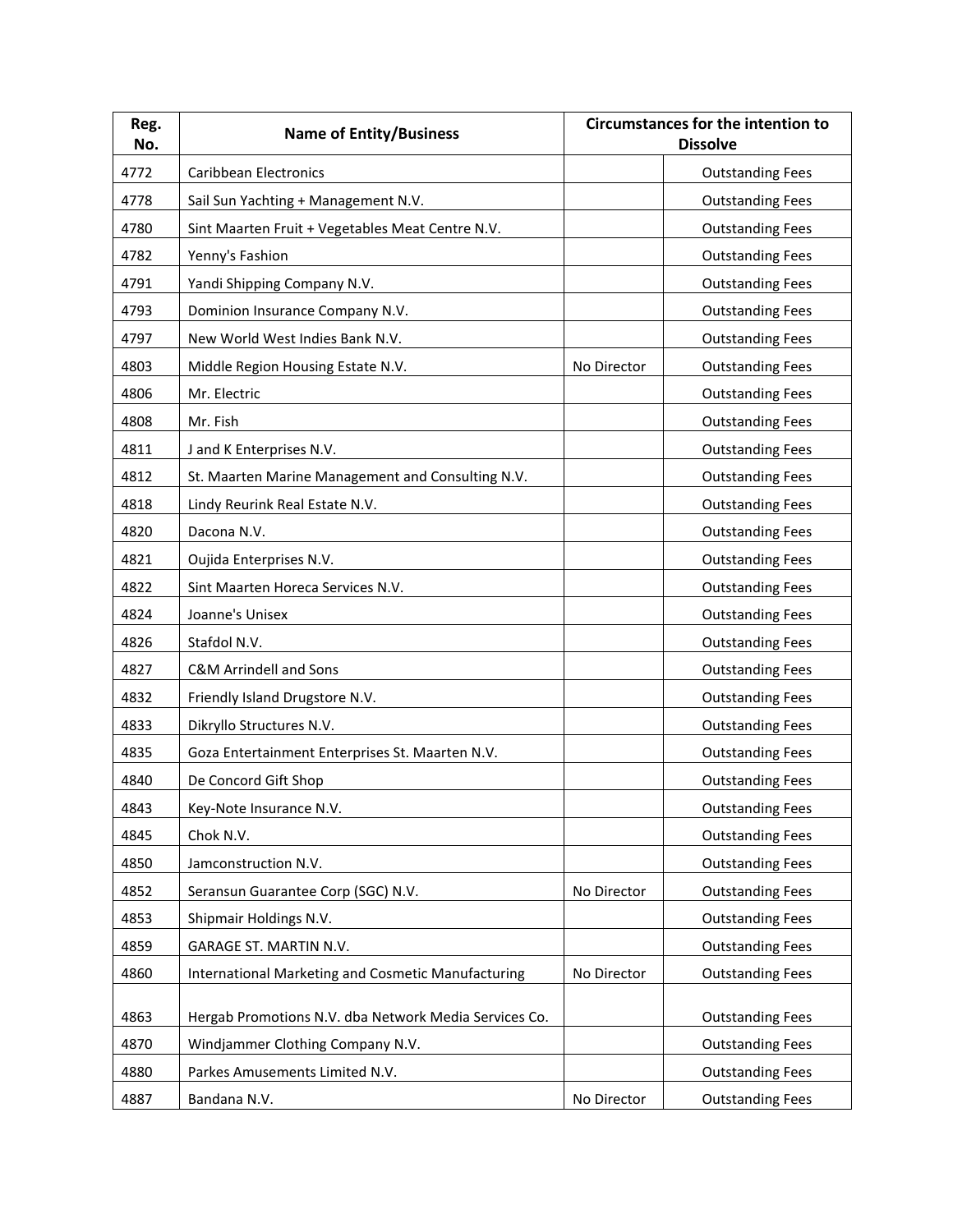| Reg.<br>No. | <b>Name of Entity/Business</b>                       |             | <b>Circumstances for the intention to</b><br><b>Dissolve</b> |
|-------------|------------------------------------------------------|-------------|--------------------------------------------------------------|
| 4894        | Dazaro N.V.                                          | No Director | <b>Outstanding Fees</b>                                      |
| 4896        | Fish Fry and Crystal Club                            |             | <b>Outstanding Fees</b>                                      |
| 4900        | Sint Maarten Housing N.V.                            |             | <b>Outstanding Fees</b>                                      |
| 4901        | <b>Morton Construction</b>                           |             | <b>Outstanding Fees</b>                                      |
| 4916        | Euro Trading Holdings N.V.                           | No Director | <b>Outstanding Fees</b>                                      |
| 4917        | Super Bazaar                                         |             | <b>Outstanding Fees</b>                                      |
| 4922        | Jorick International N.V.                            |             | <b>Outstanding Fees</b>                                      |
| 4929        | Glass-Shop N.V.                                      |             | <b>Outstanding Fees</b>                                      |
| 4935        | A. Hart Consultant                                   |             | <b>Outstanding Fees</b>                                      |
| 4958        | Sotruna N.V.                                         |             | <b>Outstanding Fees</b>                                      |
| 4966        | Dock Express II N.V.                                 |             | <b>Outstanding Fees</b>                                      |
| 4968        | Etzig N.V.                                           |             | <b>Outstanding Fees</b>                                      |
| 4972        | Fun-World Car Rental                                 |             | <b>Outstanding Fees</b>                                      |
| 4983        | Hospitalilty Management + Consultants N.V.           |             | <b>Outstanding Fees</b>                                      |
| 4984        | Punjabi Poros N.V. dba Carib Sales & Souvenirs       |             | <b>Outstanding Fees</b>                                      |
| 4991        | The Blue Note N.V.                                   |             | <b>Outstanding Fees</b>                                      |
| 4992        | Li & Lee Supermarket                                 |             | <b>Outstanding Fees</b>                                      |
| 5009        | H + F Enterprises N.V.                               |             | <b>Outstanding Fees</b>                                      |
| 5010        | James Grocery                                        |             | <b>Outstanding Fees</b>                                      |
| 5019        | Kanchan International Company N.V.                   |             | <b>Outstanding Fees</b>                                      |
| 5020        | West Indies Yogurt Company N.V.                      |             | <b>Outstanding Fees</b>                                      |
| 5026        | Van Utretch Emballeer en Transportbedrijf (SXM) N.V. |             | <b>Outstanding Fees</b>                                      |
| 5033        | Bouwbedrijf Juvensly                                 |             | <b>Outstanding Fees</b>                                      |
| 5035        | Paradise Motors N.V.                                 |             | <b>Outstanding Fees</b>                                      |
| 5037        | Gesu-General Supplies N.V.                           |             | <b>Outstanding Fees</b>                                      |
| 5039        | West Indies Charter Services N.V.                    | No Director | <b>Outstanding Fees</b>                                      |
| 5046        | Vacation in Paradise N.V.                            |             | <b>Outstanding Fees</b>                                      |
| 5048        | Success Business Services N.V.                       |             | <b>Outstanding Fees</b>                                      |
| 5052        | Hermetica N.V.                                       |             | <b>Outstanding Fees</b>                                      |
| 5053        | Italiana N.V.                                        |             | <b>Outstanding Fees</b>                                      |
| 5062        | Zoll Watersport Management N.V.                      |             | <b>Outstanding Fees</b>                                      |
| 5063        | Nedsint Import & Export N.V.                         |             | <b>Outstanding Fees</b>                                      |
| 5075        | Madoca D/B/A International Money Brokerage Service   |             | <b>Outstanding Fees</b>                                      |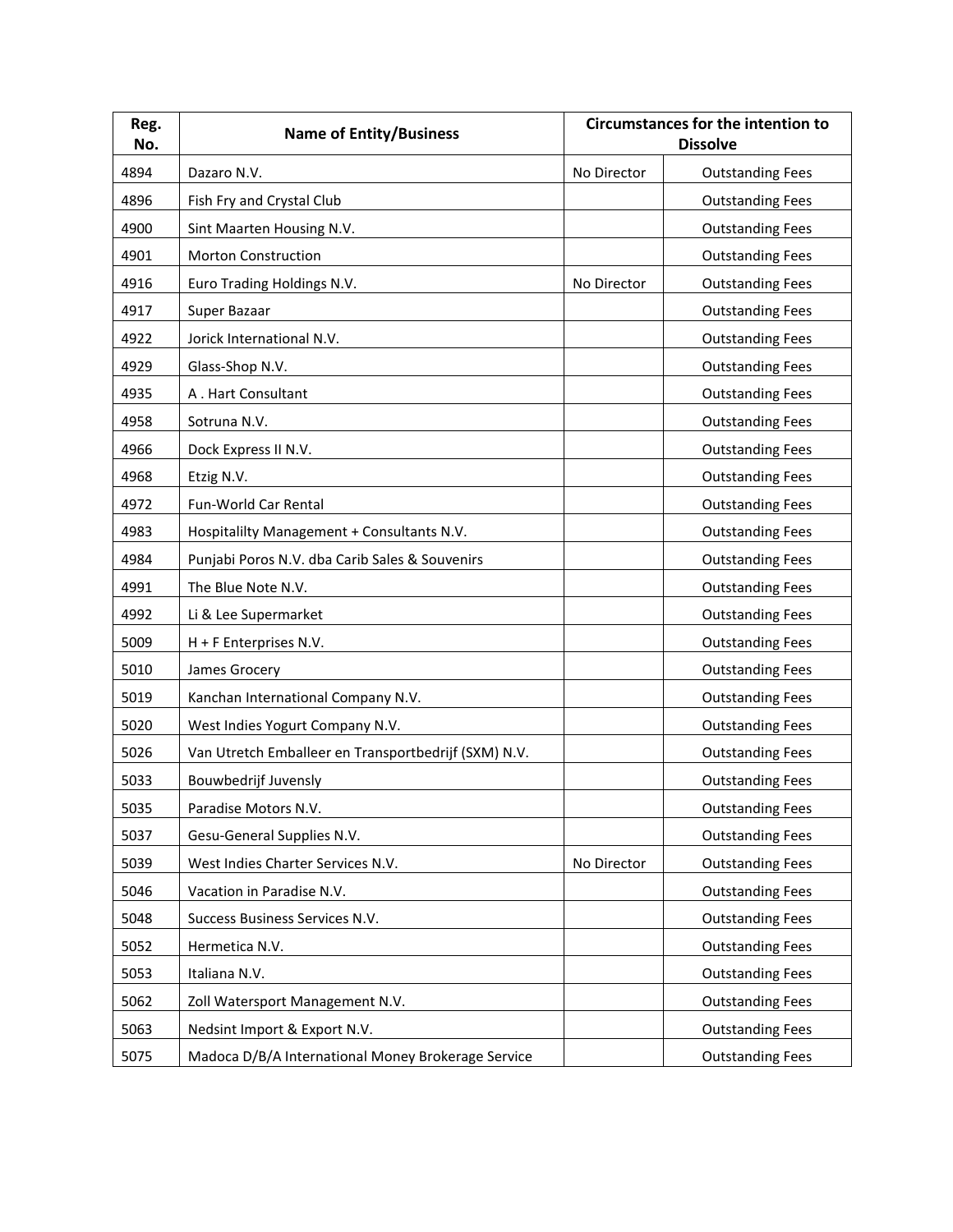| Reg.<br>No. | <b>Name of Entity/Business</b>                   |             | <b>Circumstances for the intention to</b><br><b>Dissolve</b> |
|-------------|--------------------------------------------------|-------------|--------------------------------------------------------------|
| 5077        | Erica Snackbar                                   |             | <b>Outstanding Fees</b>                                      |
| 5078        | Salon Anna Miguelina                             |             | <b>Outstanding Fees</b>                                      |
| 5088        | Taps Holdings N.V.                               | No Director | <b>Outstanding Fees</b>                                      |
| 5099        | <b>Edward's &amp; Sons Electrical</b>            |             | <b>Outstanding Fees</b>                                      |
| 5103        | G.I. Magnetics N.V.                              |             | <b>Outstanding Fees</b>                                      |
| 5105        | St. Maarten Cabinet Markers N.V.                 |             | <b>Outstanding Fees</b>                                      |
| 5108        | Aston Financial Group N.V.                       |             | <b>Outstanding Fees</b>                                      |
| 5109        | Jannok Holding N.V.                              |             | <b>Outstanding Fees</b>                                      |
| 5117        | Maniba International N.V.                        | No Director | <b>Outstanding Fees</b>                                      |
| 5118        | Manifold N.V. dba Down Town Store                |             | <b>Outstanding Fees</b>                                      |
| 5123        | Rebo N.V.                                        |             | <b>Outstanding Fees</b>                                      |
| 5129        | Italdream N.V.                                   |             | <b>Outstanding Fees</b>                                      |
| 5135        | Oneil's Photo                                    |             | <b>Outstanding Fees</b>                                      |
| 5140        | Anstone Enterprises N.V.                         |             | <b>Outstanding Fees</b>                                      |
| 5145        | United Rent A Car                                |             | <b>Outstanding Fees</b>                                      |
| 5161        | Masville Development N.V.                        |             | <b>Outstanding Fees</b>                                      |
| 5179        | Passanggrahan Hotel Restaurant N.V.              |             | <b>Outstanding Fees</b>                                      |
| 5182        | Niviris N.V.                                     |             | <b>Outstanding Fees</b>                                      |
| 5189        | Tana's Jewelry                                   |             | <b>Outstanding Fees</b>                                      |
| 5196        | St. Maarten Antillean Towage N.V.                | No Director | <b>Outstanding Fees</b>                                      |
| 5208        | Far East Wholesale & Retail N.V. dba Shop Around |             | <b>Outstanding Fees</b>                                      |
| 5219        | St. Maarten Tender Services B.V.                 |             | <b>Outstanding Fees</b>                                      |
| 5223        | Julian Tomas Construction                        |             | <b>Outstanding Fees</b>                                      |
| 5259        | St. John's Estate N.V.                           |             | <b>Outstanding Fees</b>                                      |
| 5260        | Roy-World Products N.V.                          |             | <b>Outstanding Fees</b>                                      |
| 5264        | Thomski Corporation N.V.                         |             | <b>Outstanding Fees</b>                                      |
| 5265        | Shanghai Properties Inc. N.V.                    |             | <b>Outstanding Fees</b>                                      |
| 5299        | Ziegwood Investments N.V.                        | No Director | <b>Outstanding Fees</b>                                      |
| 5304        | Miguel Electro                                   |             | <b>Outstanding Fees</b>                                      |
| 5305        | Brilliant View N.V.                              |             | <b>Outstanding Fees</b>                                      |
| 5325        | Image Woman's Boutique                           |             | <b>Outstanding Fees</b>                                      |
| 5378        | Jewel & Linens                                   |             | <b>Outstanding Fees</b>                                      |
| 5379        | Casam Construction N.V.                          |             | <b>Outstanding Fees</b>                                      |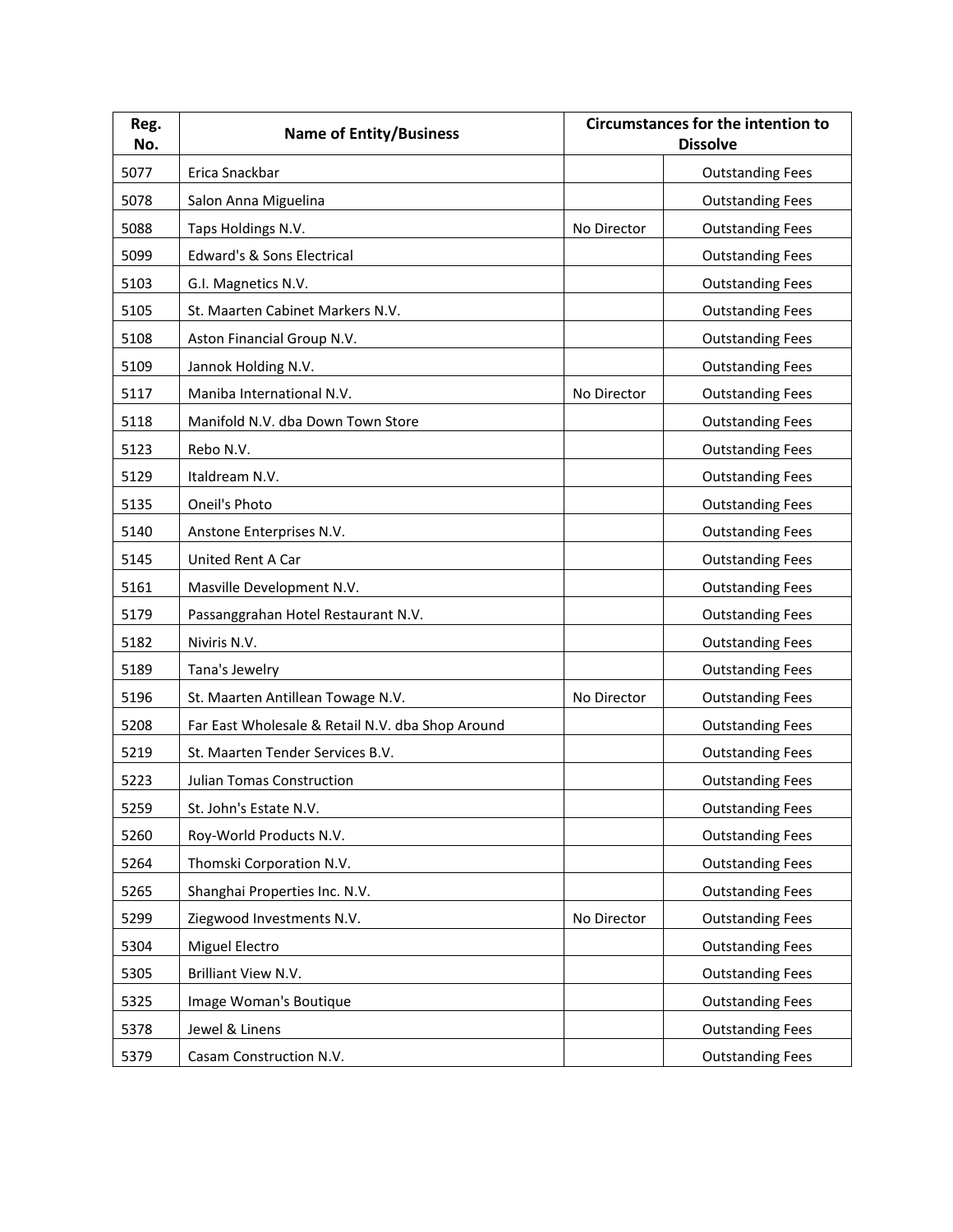| Reg.<br>No.                                                            | <b>Name of Entity/Business</b>                                                                                                                                                                                                                                                  |             | <b>Circumstances for the intention to</b><br><b>Dissolve</b>                                                                                                                                                                                    |
|------------------------------------------------------------------------|---------------------------------------------------------------------------------------------------------------------------------------------------------------------------------------------------------------------------------------------------------------------------------|-------------|-------------------------------------------------------------------------------------------------------------------------------------------------------------------------------------------------------------------------------------------------|
| 5423                                                                   | Ace Electronics N.V.                                                                                                                                                                                                                                                            |             | <b>Outstanding Fees</b>                                                                                                                                                                                                                         |
| 5430                                                                   | <b>Esmay Unisex Salon</b>                                                                                                                                                                                                                                                       |             | <b>Outstanding Fees</b>                                                                                                                                                                                                                         |
| 5438                                                                   | Oysterpond Great House N.V.                                                                                                                                                                                                                                                     |             | <b>Outstanding Fees</b>                                                                                                                                                                                                                         |
| 5443                                                                   | Blanc Du Nil- Roskie Unlimited N.V.                                                                                                                                                                                                                                             |             | <b>Outstanding Fees</b>                                                                                                                                                                                                                         |
| 5443.2                                                                 | <b>BDN Philipsburg</b>                                                                                                                                                                                                                                                          |             | <b>Outstanding Fees</b>                                                                                                                                                                                                                         |
| 5446                                                                   | Bargain Town N.V. - Just for Kids                                                                                                                                                                                                                                               |             | <b>Outstanding Fees</b>                                                                                                                                                                                                                         |
| 5477                                                                   | International Reizgers Publication N.V.                                                                                                                                                                                                                                         |             | <b>Outstanding Fees</b>                                                                                                                                                                                                                         |
| 5481                                                                   | Lavandula Construction N.V.                                                                                                                                                                                                                                                     |             | <b>Outstanding Fees</b>                                                                                                                                                                                                                         |
| 5482                                                                   | Flamingo Beach Resort                                                                                                                                                                                                                                                           |             | <b>Outstanding Fees</b>                                                                                                                                                                                                                         |
| 5483                                                                   | The Davis's & Company N.V,                                                                                                                                                                                                                                                      |             | <b>Outstanding Fees</b>                                                                                                                                                                                                                         |
| 5510                                                                   | Superbikes N.V.                                                                                                                                                                                                                                                                 |             | <b>Outstanding Fees</b>                                                                                                                                                                                                                         |
| 5518                                                                   | Jasotan Nandam N.V.                                                                                                                                                                                                                                                             |             | <b>Outstanding Fees</b>                                                                                                                                                                                                                         |
| 5531                                                                   | Beach Boy Watersports N.V.                                                                                                                                                                                                                                                      |             | <b>Outstanding Fees</b>                                                                                                                                                                                                                         |
| 5544                                                                   | Artic-Air-Conditioning                                                                                                                                                                                                                                                          |             | <b>Outstanding Fees</b>                                                                                                                                                                                                                         |
| 5580                                                                   | Energy & Automation Sint Maarten N.V.                                                                                                                                                                                                                                           |             | <b>Outstanding Fees</b>                                                                                                                                                                                                                         |
| 5627                                                                   | Jon-Jon Enterprises N.V.                                                                                                                                                                                                                                                        |             | <b>Outstanding Fees</b>                                                                                                                                                                                                                         |
| 5686                                                                   | Prujo N.V.                                                                                                                                                                                                                                                                      |             | <b>Outstanding Fees</b>                                                                                                                                                                                                                         |
| 5702                                                                   | Rene and Phung Advertising N.V.                                                                                                                                                                                                                                                 |             | <b>Outstanding Fees</b>                                                                                                                                                                                                                         |
| 5704                                                                   | Sindana International N.V.                                                                                                                                                                                                                                                      |             | <b>Outstanding Fees</b>                                                                                                                                                                                                                         |
| 5719                                                                   | R. Marlin Housing & Real Estate N.V.                                                                                                                                                                                                                                            |             | <b>Outstanding Fees</b>                                                                                                                                                                                                                         |
| 5727                                                                   | Gulf Antillean Insurance N.V.                                                                                                                                                                                                                                                   |             | <b>Outstanding Fees</b>                                                                                                                                                                                                                         |
| 5732                                                                   | Salon Melania                                                                                                                                                                                                                                                                   |             | <b>Outstanding Fees</b>                                                                                                                                                                                                                         |
| 5796                                                                   | Tropical Moods N.V. dba The Jerk Bar & Grill                                                                                                                                                                                                                                    |             | <b>Outstanding Fees</b>                                                                                                                                                                                                                         |
| 5824                                                                   | LARIKO N.V.                                                                                                                                                                                                                                                                     |             | <b>Outstanding Fees</b>                                                                                                                                                                                                                         |
|                                                                        |                                                                                                                                                                                                                                                                                 |             |                                                                                                                                                                                                                                                 |
|                                                                        |                                                                                                                                                                                                                                                                                 |             |                                                                                                                                                                                                                                                 |
|                                                                        |                                                                                                                                                                                                                                                                                 |             |                                                                                                                                                                                                                                                 |
|                                                                        |                                                                                                                                                                                                                                                                                 |             |                                                                                                                                                                                                                                                 |
|                                                                        |                                                                                                                                                                                                                                                                                 |             |                                                                                                                                                                                                                                                 |
|                                                                        |                                                                                                                                                                                                                                                                                 |             |                                                                                                                                                                                                                                                 |
|                                                                        |                                                                                                                                                                                                                                                                                 |             |                                                                                                                                                                                                                                                 |
|                                                                        |                                                                                                                                                                                                                                                                                 |             |                                                                                                                                                                                                                                                 |
|                                                                        |                                                                                                                                                                                                                                                                                 |             |                                                                                                                                                                                                                                                 |
| 5829<br>5870<br>5875<br>5953<br>5968<br>5990.1<br>6014<br>6046<br>6085 | Ossie Distributing Agency & Courier Service Inter Island<br>Express<br>Mounty Construction N.V.<br>Astan N.V.<br>Panaman Overseas N.V.<br>Nineties Style N.V.<br>Guavaberry Colada & Rum Shop<br>Desk Top Publication N.V.<br>C.O.N.S. Corporation N.V.<br>Melmik Aviation N.V. | No Director | <b>Outstanding Fees</b><br><b>Outstanding Fees</b><br><b>Outstanding Fees</b><br><b>Outstanding Fees</b><br><b>Outstanding Fees</b><br><b>Outstanding Fees</b><br><b>Outstanding Fees</b><br><b>Outstanding Fees</b><br><b>Outstanding Fees</b> |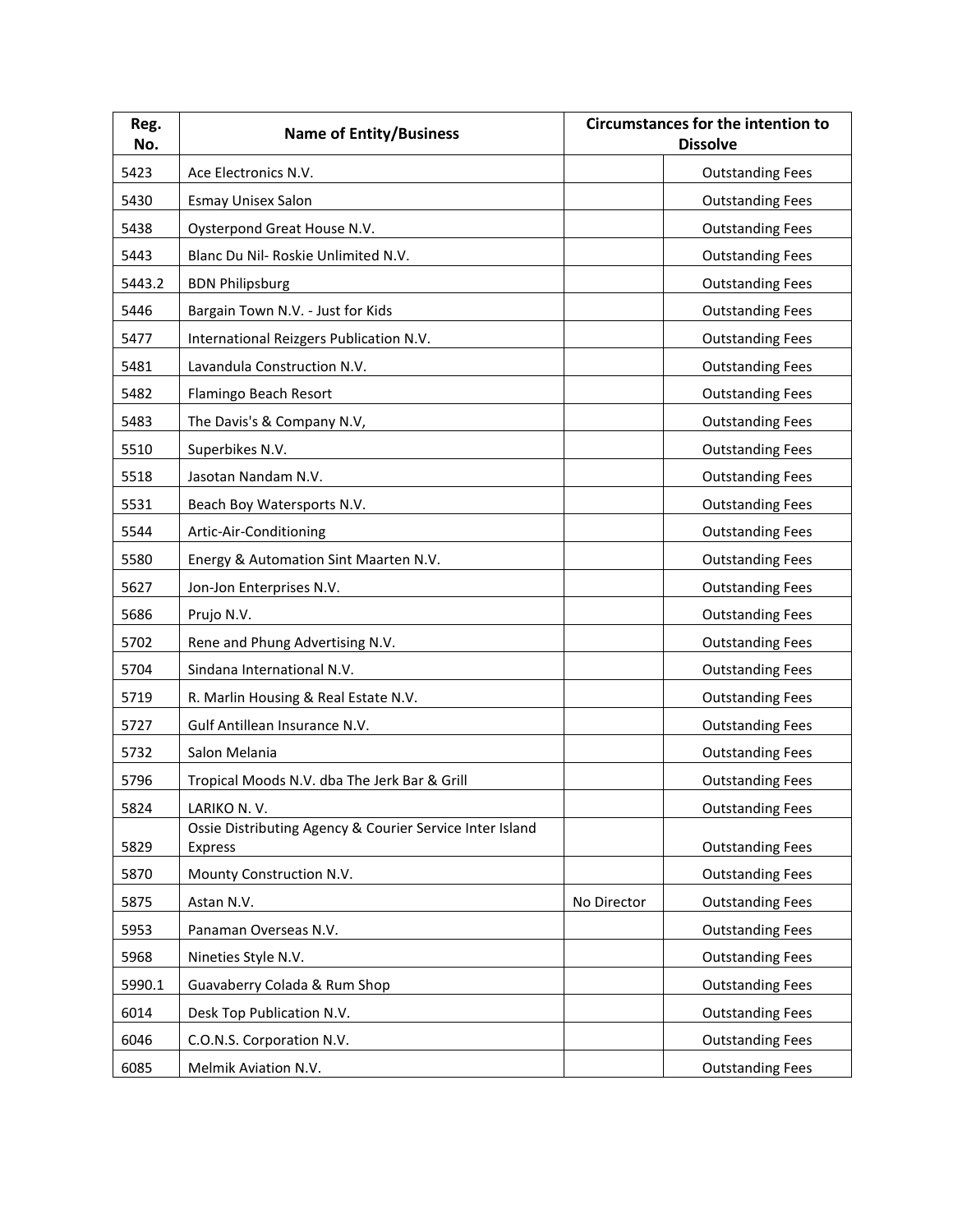| Reg.<br>No. | <b>Name of Entity/Business</b>               |             | <b>Circumstances for the intention to</b><br><b>Dissolve</b> |
|-------------|----------------------------------------------|-------------|--------------------------------------------------------------|
| 6099        | Simpsonbay Art Gallery N.V.                  |             | <b>Outstanding Fees</b>                                      |
| 6127        | CMA Caribbean Management Assoicates N.V.     |             | <b>Outstanding Fees</b>                                      |
| 6133        | Mobarton Ivestment N.V.                      |             | <b>Outstanding Fees</b>                                      |
| 6166        | Omega Car Rental N.V.                        |             | <b>Outstanding Fees</b>                                      |
| 6205        | Pamoda N.V.                                  |             | <b>Outstanding Fees</b>                                      |
| 6215        | <b>Anker Business Service</b>                |             | <b>Outstanding Fees</b>                                      |
| 6222        | Boreal Development N.V.                      |             | <b>Outstanding Fees</b>                                      |
| 6232        | KPMG Accounting Advisory Services (AAS) N.V. |             | <b>Outstanding Fees</b>                                      |
| 6249        | Loimser N.V. dba Robert's Markeing Co.       | No Director | <b>Outstanding Fees</b>                                      |
| 6256        | ADENIEL MOTORS N.V                           |             | <b>Outstanding Fees</b>                                      |
| 6292        | ST. MARTIN ISLAND RESORT MANAGEMENT N.V.     |             | <b>Outstanding Fees</b>                                      |
| 6422        | New Concept Electrical N.V.                  |             | <b>Outstanding Fees</b>                                      |
| 6429        | Kavi Real Estate N.V.                        |             | <b>Outstanding Fees</b>                                      |
| 6446        | Pavan N.V.                                   |             | <b>Outstanding Fees</b>                                      |
| 6487        | Dacharidge N.V.                              |             | <b>Outstanding Fees</b>                                      |
| 6515        | Moonstar Management N.V. dba                 | No Director | <b>Outstanding Fees</b>                                      |
| 6517        | Clydes Lightning and Accessories N.V.        |             | <b>Outstanding Fees</b>                                      |
| 6539        | Rapkam N.V.                                  |             | <b>Outstanding Fees</b>                                      |
| 6541        | Vashdev N.V.                                 |             | <b>Outstanding Fees</b>                                      |
| 6552        | A.W. Construction N.V.                       |             | <b>Outstanding Fees</b>                                      |
| 6556        | Balfour Beauty N.V.                          |             | <b>Outstanding Fees</b>                                      |
| 6561        | Diners Club Del Caribe N.V. (Filiaal)        |             | <b>Outstanding Fees</b>                                      |
| 6575        | Amandote Hotel N.V.                          |             | <b>Outstanding Fees</b>                                      |
| 6590        | Fred McGilvery N.V.                          |             | <b>Outstanding Fees</b>                                      |
| 6607        | Martina's Variety Store                      |             | <b>Outstanding Fees</b>                                      |
| 6629        | L'art Romantic Antic Du Bois                 |             | <b>Outstanding Fees</b>                                      |
| 6634        | Swami Corporation N.V.                       |             | <b>Outstanding Fees</b>                                      |
| 6649        | The Dutch Delft Blue Gallery N.V.            |             | <b>Outstanding Fees</b>                                      |
| 6655        | Ho Food Products N.V.                        |             | <b>Outstanding Fees</b>                                      |
| 6657        | Casimir & Son                                |             | <b>Outstanding Fees</b>                                      |
| 6707        | JV Auto Parts                                |             | <b>Outstanding Fees</b>                                      |
| 6708        | Belgium Enterprises N.V.                     |             | <b>Outstanding Fees</b>                                      |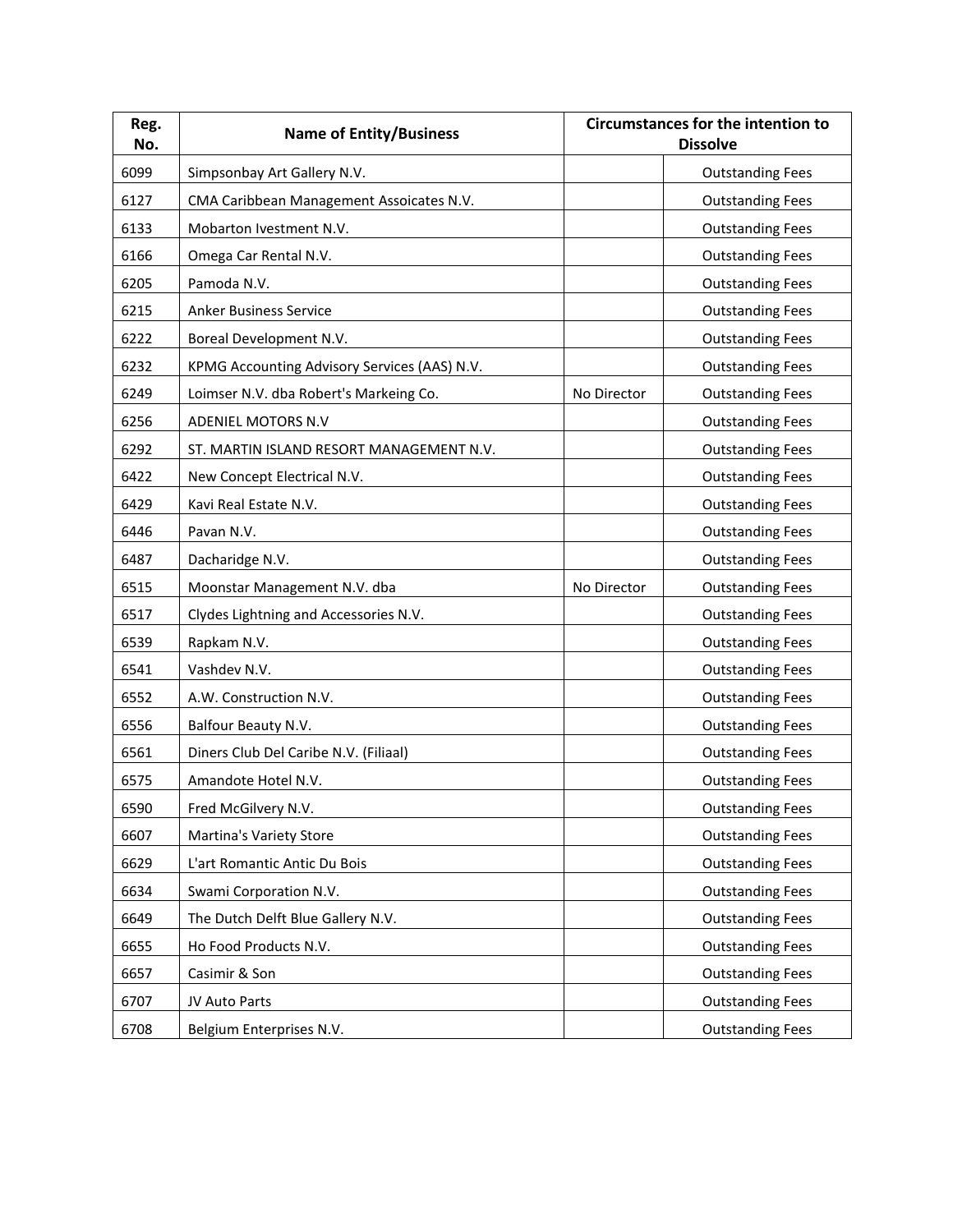| Reg.<br>No. | <b>Name of Entity/Business</b>                              | <b>Circumstances for the intention to</b><br><b>Dissolve</b> |
|-------------|-------------------------------------------------------------|--------------------------------------------------------------|
| 6714        | The Local Real Estate Team                                  | <b>Outstanding Fees</b>                                      |
| 6756        | Island Materials N.V.                                       | <b>Outstanding Fees</b>                                      |
| 6767        | Anfra Antillean N.V.                                        | <b>Outstanding Fees</b>                                      |
| 6782        | Simpson Bay N.V.                                            | <b>Outstanding Fees</b>                                      |
| 6785        | Tichborne Corporation N.V.                                  | <b>Outstanding Fees</b>                                      |
| 6834        | Size's Garage                                               | <b>Outstanding Fees</b>                                      |
| 6838        | <b>Arnell's Trucking Services</b>                           | <b>Outstanding Fees</b>                                      |
| 6840        | Harbour View Restaurant                                     | <b>Outstanding Fees</b>                                      |
| 6844        | Marineco                                                    | <b>Outstanding Fees</b>                                      |
| 6862        | La Lavandiere                                               | <b>Outstanding Fees</b>                                      |
| 6868        | Ultra Classic Development Holding N.V.                      | <b>Outstanding Fees</b>                                      |
| 6869        | Candida Beauty Salon                                        | <b>Outstanding Fees</b>                                      |
| 6878        | <b>Kams Trading</b>                                         | <b>Outstanding Fees</b>                                      |
| 6907        | Island Bunkering N.V.                                       | <b>Outstanding Fees</b>                                      |
| 6929        | Hydrostatic Products International N.V.                     | <b>Outstanding Fees</b>                                      |
| 7014        | Fayva's Enterprises N.V., Lucky Gift Shop                   | <b>Outstanding Fees</b>                                      |
| 7085        | AGAPE FAMILY FOODS N.V.                                     | <b>Outstanding Fees</b>                                      |
| 7106        | Cae Jae Enterprises N.V.                                    | <b>Outstanding Fees</b>                                      |
| 7119        | Community Construction N.V.                                 | <b>Outstanding Fees</b>                                      |
| 7123        | Golden Gift Shop (Branch)                                   | <b>Outstanding Fees</b>                                      |
| 7132        | Holsten Distributors N.V.                                   | <b>Outstanding Fees</b>                                      |
| 7153        | Alvin's Electrical Engineering & Electronics                | <b>Outstanding Fees</b>                                      |
| 7238        | Dusma N.V.                                                  | <b>Outstanding Fees</b>                                      |
| 7239        | Junies Tire World                                           | <b>Outstanding Fees</b>                                      |
| 7241        | Kenny's Korner N.V.                                         | <b>Outstanding Fees</b>                                      |
| 7255        | <b>Christopher Construction</b>                             | <b>Outstanding Fees</b>                                      |
| 7263        | Song Lines N.V.                                             | <b>Outstanding Fees</b>                                      |
| 7265        | Isle D'Ivoire N.V. dba Premiere Real Estate Sale & Services | <b>Outstanding Fees</b>                                      |
| 7284        | Brasserie Restaurant N.V.                                   | <b>Outstanding Fees</b>                                      |
| 7289        | Price Club                                                  | <b>Outstanding Fees</b>                                      |
| 7302        | Rilopo N.V.                                                 | <b>Outstanding Fees</b>                                      |
| 7334        | Elle St. Belle N.V.                                         | <b>Outstanding Fees</b>                                      |
| 7344        | R + S. Pest Control Operators N.V.                          | <b>Outstanding Fees</b>                                      |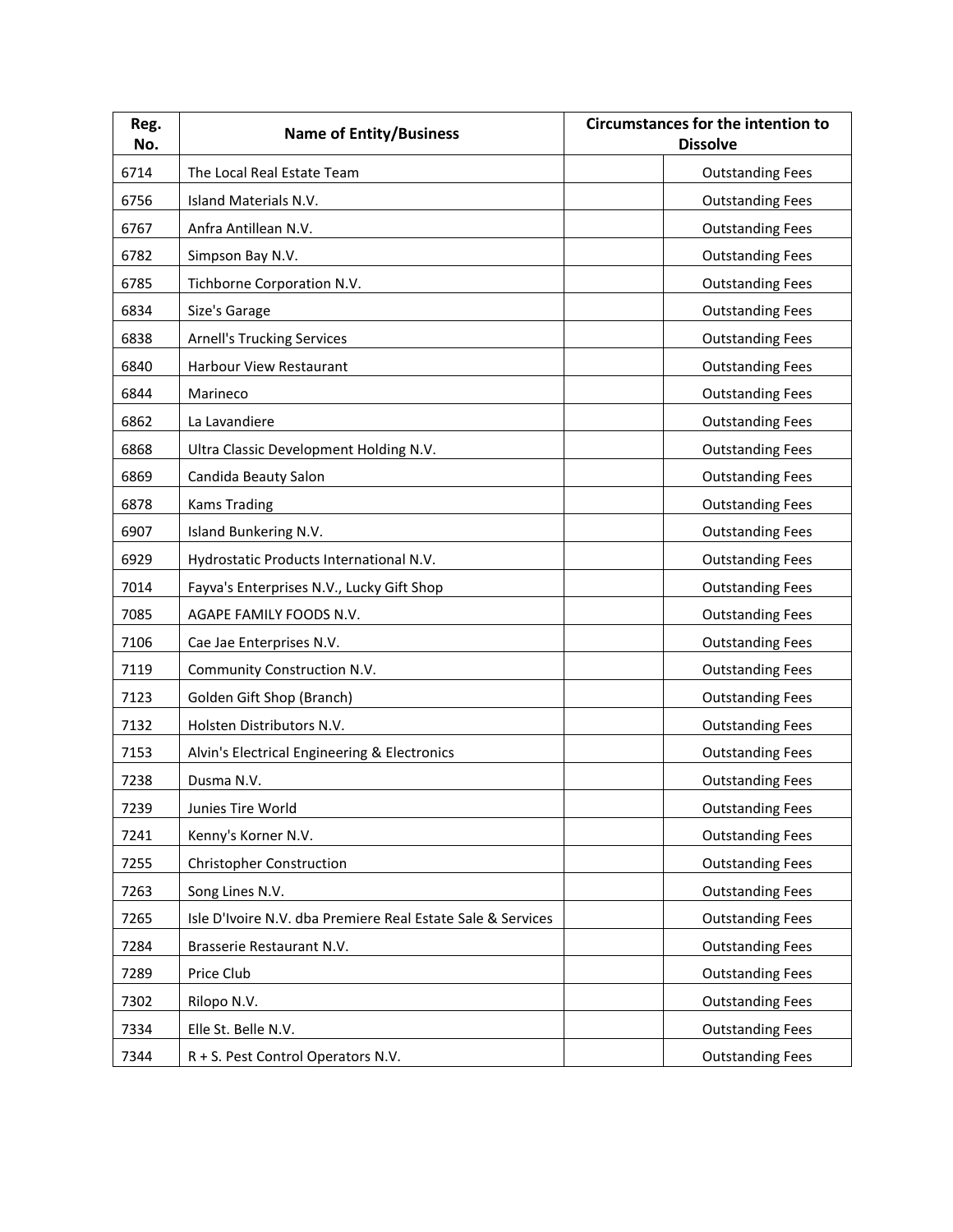| Reg.<br>No. | <b>Name of Entity/Business</b>        | <b>Circumstances for the intention to</b><br><b>Dissolve</b> |
|-------------|---------------------------------------|--------------------------------------------------------------|
| 7353        | Fitness Warehouse Enterprises N.V.    | <b>Outstanding Fees</b>                                      |
| 7362        | Tendal Real Estate N.V.               | <b>Outstanding Fees</b>                                      |
| 7376        | <b>Health Medic Supply</b>            | <b>Outstanding Fees</b>                                      |
| 7424        | Dinero Club Curacao N.V.              | <b>Outstanding Fees</b>                                      |
| 7446        | Caribbean Superbikes N.V.             | <b>Outstanding Fees</b>                                      |
| 7456        | Lloyd Loom Café N.V.                  | <b>Outstanding Fees</b>                                      |
| 7549        | SAWLANI ENTERPRISES N.V.              | <b>Outstanding Fees</b>                                      |
| 7566        | Sea-Cure Marine Construction N.V.     | <b>Outstanding Fees</b>                                      |
| 7664        | C & Y Import and Export               | <b>Outstanding Fees</b>                                      |
| 7676        | Heraklion N.V.                        | <b>Outstanding Fees</b>                                      |
| 7689        | <b>Banana Watersports</b>             | <b>Outstanding Fees</b>                                      |
| 7729        | Universal Welding                     | <b>Outstanding Fees</b>                                      |
| 7736        | Calci's Upholstery                    | <b>Outstanding Fees</b>                                      |
| 7739        | Super Sale                            | <b>Outstanding Fees</b>                                      |
| 7740        | S.P. & C.C. ENTERPRISES N.V.          | <b>Outstanding Fees</b>                                      |
| 7756        | Red Leather N.V.                      | <b>Outstanding Fees</b>                                      |
| 7792        | Guarindaga N.V.                       | <b>Outstanding Fees</b>                                      |
| 7838        | The Wharf Enterprises                 | <b>Outstanding Fees</b>                                      |
| 7859        | Hot Stuff/Melody Recording Studio     | <b>Outstanding Fees</b>                                      |
| 7862        | <b>Taymal Enterprises</b>             | <b>Outstanding Fees</b>                                      |
| 7915        | Orthomar Artsenpraktijk N.V.          | <b>Outstanding Fees</b>                                      |
| 7919        | Masada                                | <b>Outstanding Fees</b>                                      |
| 7925        | All Round Technical Services          | <b>Outstanding Fees</b>                                      |
| 7929        | Equitable Management- Padiska N.V.    | <b>Outstanding Fees</b>                                      |
| 7930        | Satie N.V.                            | <b>Outstanding Fees</b>                                      |
| 7932        | Sunshine Car Rentals N.V.             | <b>Outstanding Fees</b>                                      |
| 7976        | Pasanggrahan Bar and Restaurant N.V.  | <b>Outstanding Fees</b>                                      |
| 8009        | De Lekkerbek Snacks and Catering N.V. | <b>Outstanding Fees</b>                                      |
| 8018        | W. I. National Gas Co N.V.            | <b>Outstanding Fees</b>                                      |
| 8031        | Pinky N.V.                            | <b>Outstanding Fees</b>                                      |
| 8034        | Simbsonbay Diesel Services N.V.       | <b>Outstanding Fees</b>                                      |
| 8055        | Lucky Gift Shop                       | <b>Outstanding Fees</b>                                      |
| 8064        | Igon Shipping Agents N.V.             | <b>Outstanding Fees</b>                                      |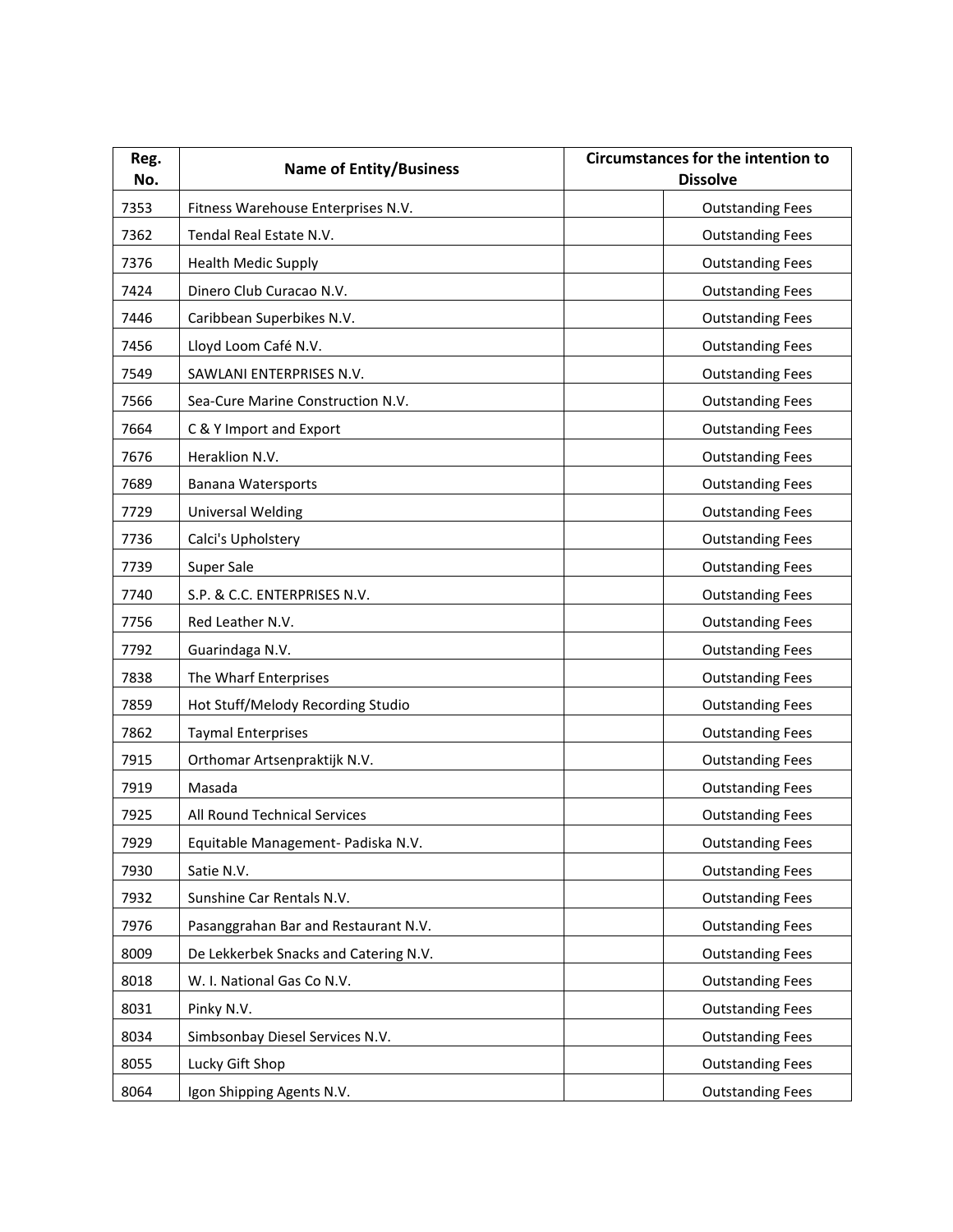| Reg.<br>No. | <b>Name of Entity/Business</b>                        | <b>Circumstances for the intention to</b><br><b>Dissolve</b> |
|-------------|-------------------------------------------------------|--------------------------------------------------------------|
| 8069        | THE ICE BANK N.V.                                     | <b>Outstanding Fees</b>                                      |
| 8071        | Pream Consultants N.V.                                | <b>Outstanding Fees</b>                                      |
| 8086        | Big Beri International Finance N.V.                   | <b>Outstanding Fees</b>                                      |
| 8087        | Cito Rent A Car                                       | <b>Outstanding Fees</b>                                      |
| 8100        | The Saving Pit N.V.                                   | <b>Outstanding Fees</b>                                      |
| 8109        | Royal Beauty Center and Unisex                        | <b>Outstanding Fees</b>                                      |
| 8121        | Harnam Corporation N.V.                               | <b>Outstanding Fees</b>                                      |
| 8122        | Smagecon N.V.                                         | <b>Outstanding Fees</b>                                      |
| 8133        | Kishore N.V.                                          | <b>Outstanding Fees</b>                                      |
| 8149        | Montero's Solutions                                   | <b>Outstanding Fees</b>                                      |
| 8152        | Sarah Fruitaria                                       | <b>Outstanding Fees</b>                                      |
| 8195        | Safeco Insurance Brokers N.V.                         | <b>Outstanding Fees</b>                                      |
| 8197        | Tropical Calories N.V.                                | <b>Outstanding Fees</b>                                      |
| 8226        | <b>Frederick's Services</b>                           | <b>Outstanding Fees</b>                                      |
| 8232        | NFM Beach Wear                                        | <b>Outstanding Fees</b>                                      |
| 8242        | Sai Garment N.V.                                      | <b>Outstanding Fees</b>                                      |
| 8260        | Michael's Steakhouse N.V.                             | <b>Outstanding Fees</b>                                      |
| 8288        | Proar Construction Materials Company N.V.             | <b>Outstanding Fees</b>                                      |
| 8292        | Suissecoiff N.V., Inter Coiffure-Plaza Dellago        | <b>Outstanding Fees</b>                                      |
| 8324        | Hazfam N.V. dba Mc Donald's                           | <b>Outstanding Fees</b>                                      |
| 8360        | Landore's Accommdation                                | <b>Outstanding Fees</b>                                      |
| 8381        | Oromania N.V.                                         | <b>Outstanding Fees</b>                                      |
| 8404        | Sysco Insurance & Financial Consultants               | <b>Outstanding Fees</b>                                      |
| 8414        | Le Champagne Snack N.V.                               | <b>Outstanding Fees</b>                                      |
| 8416        | Arrindell Distributers Service                        | <b>Outstanding Fees</b>                                      |
| 8436        | Rijo N.V.                                             | <b>Outstanding Fees</b>                                      |
| 8442        | Top Choise Enterprises N.V.                           | <b>Outstanding Fees</b>                                      |
| 8492        | The Harrigan Claims Adjusting Agency N.V.             | <b>Outstanding Fees</b>                                      |
| 8534        | Servus N.V.                                           | <b>Outstanding Fees</b>                                      |
| 8539        | Dennis Taxi Service                                   | <b>Outstanding Fees</b>                                      |
| 8544        | C & R Construction Comppany                           | <b>Outstanding Fees</b>                                      |
| 8554        | Insight                                               | <b>Outstanding Fees</b>                                      |
| 8562        | Monterrey Trading (Sint Maarten) N.V., Tommy Hilfiger | <b>Outstanding Fees</b>                                      |
| 8577        | Good Time Charters N.V.                               | <b>Outstanding Fees</b>                                      |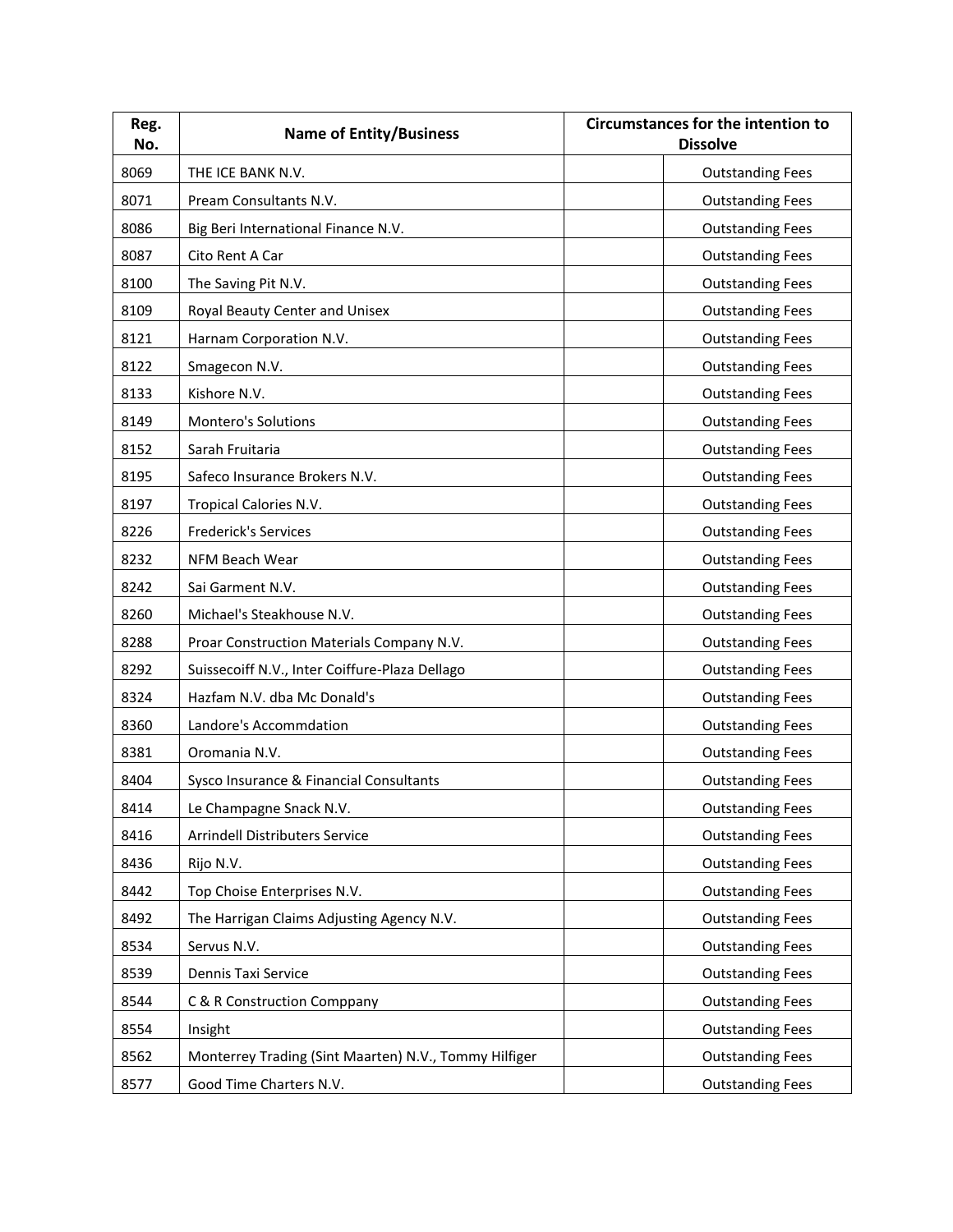| Reg.<br>No. | <b>Name of Entity/Business</b>         | <b>Circumstances for the intention to</b><br><b>Dissolve</b> |
|-------------|----------------------------------------|--------------------------------------------------------------|
| 8606        | Eballia Verdieu                        | <b>Outstanding Fees</b>                                      |
| 8607        | 21st Century Management                | <b>Outstanding Fees</b>                                      |
| 8681        | Carty Garage Company                   | <b>Outstanding Fees</b>                                      |
| 8698        | <b>Genaro Construction Company</b>     | <b>Outstanding Fees</b>                                      |
| 8733        | Saphire Beach Club Casino N.V.         | <b>Outstanding Fees</b>                                      |
| 8896        | Egret Holdings N.V.                    | <b>Outstanding Fees</b>                                      |
| 8906        | Reims International N.V.               | <b>Outstanding Fees</b>                                      |
|             |                                        |                                                              |
| 8924        | Cellular One Communication N.V.        | <b>Outstanding Fees</b>                                      |
| 8947        | Roro Convenian                         | <b>Outstanding Fees</b>                                      |
| 8958        | Swastik N.V.                           | <b>Outstanding Fees</b>                                      |
| 8962        | Lake's Guesthouse                      | <b>Outstanding Fees</b>                                      |
| 16873       | <b>Enrique's Transport</b>             | <b>Outstanding Fees</b>                                      |
| 16501       | Modus Milano N.V.                      | <b>Outstanding Fees</b>                                      |
| 16504       | A.R.S. Realty N.V.                     | <b>Outstanding Fees</b>                                      |
| 16505       | Marines Crewsin N.V.                   | <b>Outstanding Fees</b>                                      |
| 16515       | Taza Real Estate N.V.                  | <b>Outstanding Fees</b>                                      |
| 16536       | Sagigate Jewelry Repairs Shop          | <b>Outstanding Fees</b>                                      |
| 16537       | Calymoun N.V.                          | <b>Outstanding Fees</b>                                      |
| 16542       | <b>RnB Enterprises</b>                 | <b>Outstanding Fees</b>                                      |
| 16545       | Yen Express Cargo Antilles N.V.        | <b>Outstanding Fees</b>                                      |
| 16559       | Sirinta N.V.                           | <b>Outstanding Fees</b>                                      |
| 16560       | R and A Construction N.V.              | <b>Outstanding Fees</b>                                      |
| 16563       | The Produce Line                       | <b>Outstanding Fees</b>                                      |
| 16579       | Royal Concierge Services N.V.          | <b>Outstanding Fees</b>                                      |
| 16585       | Kandi's Seducsession                   | <b>Outstanding Fees</b>                                      |
| 16586       | Delta Nutrients N.V.                   | <b>Outstanding Fees</b>                                      |
| 16587       | We We N.V.                             | <b>Outstanding Fees</b>                                      |
| 10601       | Clalu Enterprises N.V.                 | <b>Outstanding Fees</b>                                      |
| 10380       | The Return                             | <b>Outstanding Fees</b>                                      |
| 16608       | R.M. Import and Export N.V.            | <b>Outstanding Fees</b>                                      |
| 16596       | Sxm Esthetic Center N.V.               | <b>Outstanding Fees</b>                                      |
| 16666       | island Tiles Concept N.V.              | <b>Outstanding Fees</b>                                      |
| 16654       | Long Boww Bar and Chinese Restaurant   | <b>Outstanding Fees</b>                                      |
| 16651       | Philisity Construction N.V.            | <b>Outstanding Fees</b>                                      |
| 16644       | The Crazy Leprechaun Irish Pub N.V.    | <b>Outstanding Fees</b>                                      |
| 16717       | Engineering Maring Service Center N.V. | <b>Outstanding Fees</b>                                      |
| 16683       | Da Block                               | <b>Outstanding Fees</b>                                      |
| 16681       | Catamaran's R US N.V.                  | <b>Outstanding Fees</b>                                      |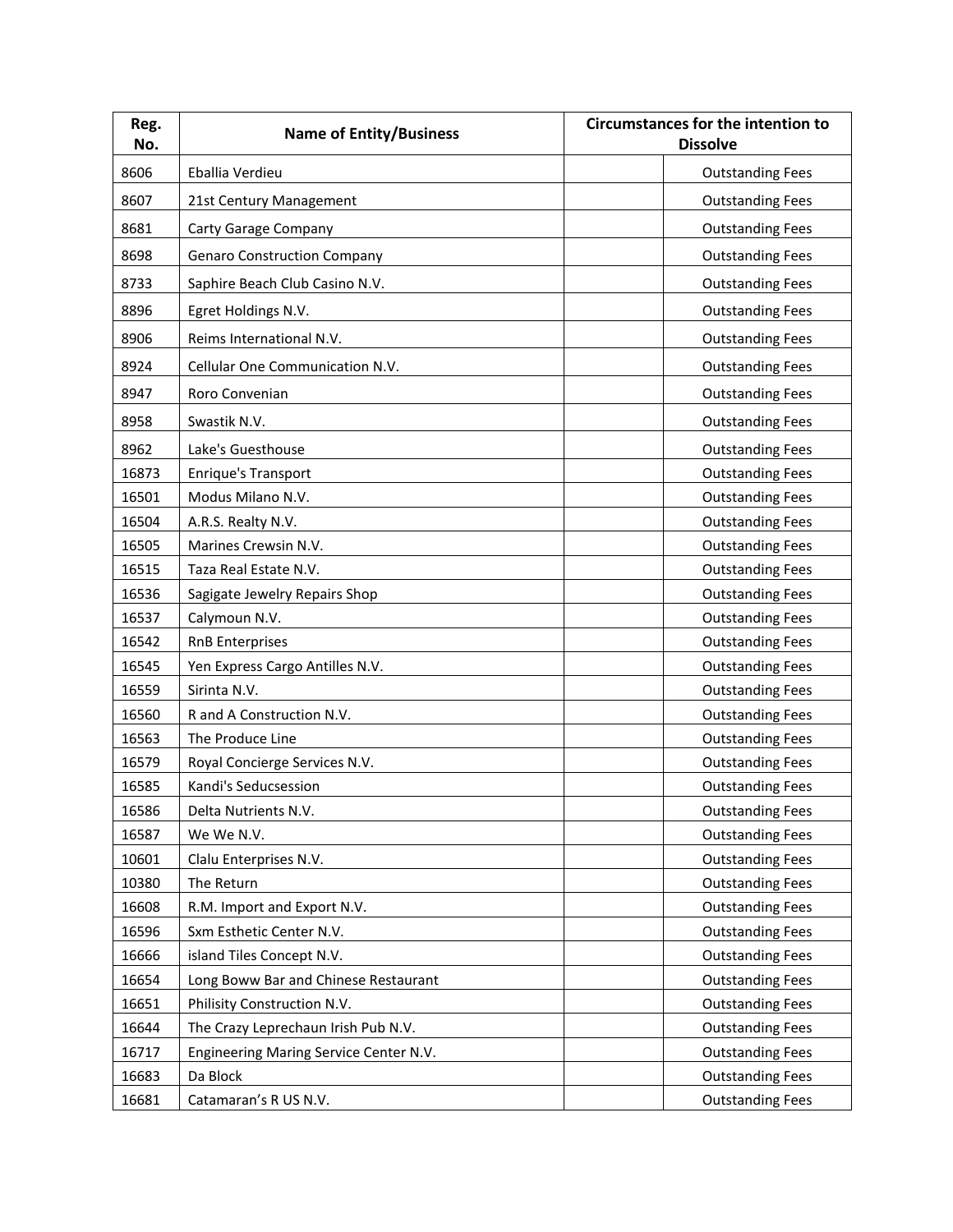| Reg.  | <b>Name of Entity/Business</b>                    | <b>Circumstances for the intention to</b> |
|-------|---------------------------------------------------|-------------------------------------------|
| No.   |                                                   | <b>Dissolve</b>                           |
| 16677 | Caydro Funtime Gaming                             | <b>Outstanding Fees</b>                   |
| 16675 | A & B Scooters & Car Rental                       | <b>Outstanding Fees</b>                   |
| 16692 | Plan It Events Management N.V.                    | <b>Outstanding Fees</b>                   |
| 16688 | Four Play Records N.V.                            | <b>Outstanding Fees</b>                   |
| 16704 | Curiousity N.V.                                   | <b>Outstanding Fees</b>                   |
| 16710 | Private Den Charters N.V.                         | <b>Outstanding Fees</b>                   |
| 16712 | Immo Installations N.V.                           | <b>Outstanding Fees</b>                   |
| 16716 | Rodencarna Construction                           | <b>Outstanding Fees</b>                   |
| 16715 | <b>Matrix Bouw</b>                                | <b>Outstanding Fees</b>                   |
| 10383 | Fritzrol Enterprises N.V.                         | <b>Outstanding Fees</b>                   |
| 16726 | O.D.O. Construction & Engineering N.V.            | <b>Outstanding Fees</b>                   |
| 16724 | pelusa Fruits Place                               | <b>Outstanding Fees</b>                   |
| 16720 | Snowhite Little Fruit House                       | <b>Outstanding Fees</b>                   |
| 16622 | Black Heart N.V.                                  | <b>Outstanding Fees</b>                   |
| 16634 | Property Consulting Services N.V.                 | <b>Outstanding Fees</b>                   |
| 16627 | <b>Loss Preventions Officers</b>                  | <b>Outstanding Fees</b>                   |
| 16637 | Yang Sang Bar and Restaurant N.V.                 | <b>Outstanding Fees</b>                   |
| 16646 | R.A.B. Corporation N.V.                           | <b>Outstanding Fees</b>                   |
| 10458 | Alfa Enterprises N.V.                             | <b>Outstanding Fees</b>                   |
| 10635 | T.E.L.O. Security Services                        | <b>Outstanding Fees</b>                   |
| 16649 | Exquisite Gourmet N.V.                            | <b>Outstanding Fees</b>                   |
| 16652 | ottyami Enterprises                               | <b>Outstanding Fees</b>                   |
| 16665 | Bello Food/ Beverage Consulting N.V.              | <b>Outstanding Fees</b>                   |
| 16667 | <b>Sheetrock Construction</b>                     | <b>Outstanding Fees</b>                   |
| 16672 | C.O. Williams Construction SXM N.V.               | <b>Outstanding Fees</b>                   |
| 16674 | <b>Xclusively Driven</b>                          | <b>Outstanding Fees</b>                   |
| 16597 | Solid Wood Furniture N.V.                         | <b>Outstanding Fees</b>                   |
| 16594 | Interest International & Services N.V.            | <b>Outstanding Fees</b>                   |
| 16591 | <b>Security Concepts &amp; Solutions</b>          | <b>Outstanding Fees</b>                   |
| 16606 | Highlander Marketing & Financial Consultants N.V. | <b>Outstanding Fees</b>                   |
| 16866 | Glitz Rentals N.V.                                | <b>Outstanding Fees</b>                   |
| 16863 | <b>Shanson Services</b>                           | <b>Outstanding Fees</b>                   |
| 16851 | Globatron Security Systems N.V.                   | <b>Outstanding Fees</b>                   |
| 16858 | Doralice & Hollard N.V.                           | <b>Outstanding Fees</b>                   |
| 16855 | Hardwood Carpentry Construction & Maintenance     | <b>Outstanding Fees</b>                   |
| 16854 | <b>Island Printing</b>                            | <b>Outstanding Fees</b>                   |
| 16853 | Ivan Carlos Repairs & Recycle Company             | <b>Outstanding Fees</b>                   |
| 16758 | Caribbean Re-Cycling                              | <b>Outstanding Fees</b>                   |